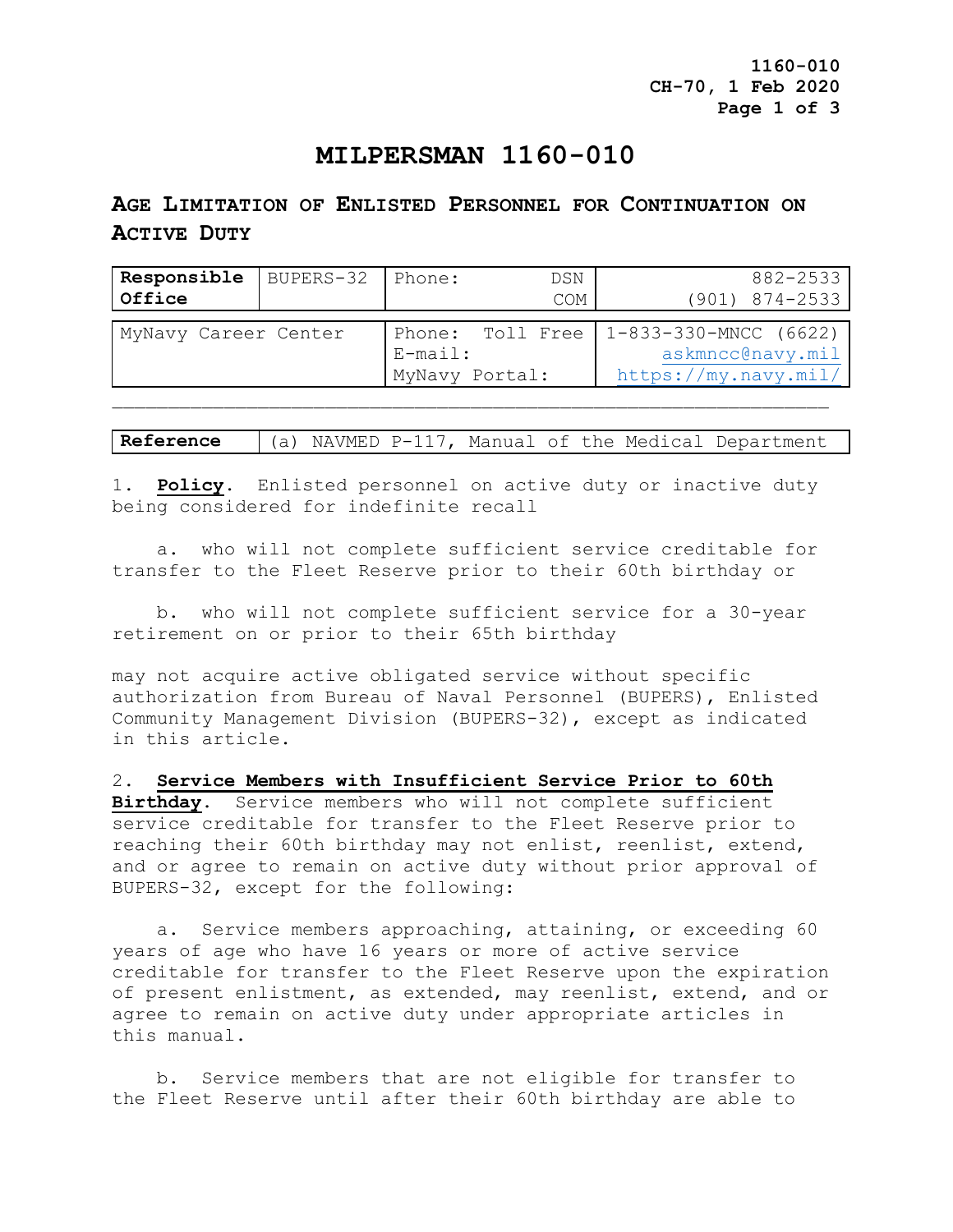acquire active obligated service beyond their 60<sup>th</sup> birthday. Commanding officers (CO) will limit Service members' terms of active obligated service so that they expire upon completion of sufficient service for transfer to the Fleet Reserve, and will advise such Service members to submit their Fleet Reserve requests per [MILPERSMAN 1830-040.](https://www.mynavyhr.navy.mil/Portals/55/Reference/MILPERSMAN/1000/1800Retirement/1830-040.pdf?ver=SIJ38a5AelrMJ1y61YD96w%3d%3d)

## 3. **Service Members with Insufficient Service for 30-Year Retirement Prior to 65th Birthday**

 a. Service members who have not attained 65 years of age, and who require active obligated service beyond that age to qualify for retirement at 30 years of active service, may not reenlist, extend, and or agree to remain on active duty without prior approval of BUPERS-32.

 b. Exceptions may be granted for Service members approaching, attaining, or exceeding 65 years of age who have 28 years of active service for retirement upon the expiration of their present enlistment, as extended. If approved, Service members may reenlist, extend, and or agree to remain on active duty for that period required to complete 30 years of service.

 c. Requests for continuation on active duty beyond 30 years will not be entertained. Such Service members will be advised of the provisions of [MILPERSMAN 1300-600](https://www.mynavyhr.navy.mil/Portals/55/Reference/MILPERSMAN/1000/1300Assignment/1300-600.pdf?ver=tZodoFgV6vWVRND23CmVMg%3d%3d) regarding reassignment to duty of choice for the last 2 years prior to completing 30 years of active service, and to submit their request for retirement per [MILPERSMAN 1800-020.](https://www.mynavyhr.navy.mil/Portals/55/Reference/MILPERSMAN/1000/1800Retirement/1800-020.pdf?ver=jIJnu6PJ3F7Rj-dzs4rBLw%3d%3d)

## 4. **CO's Responsibility for Requests for Continuation on Active Duty**

 a. Requests for continuation on active duty from personnel in the above categories will be submitted to BUPERS-32 using [NAVPERS 1306/7](https://www.mynavyhr.navy.mil/Portals/55/Reference/Forms/NAVPERS/NAVPERS_1306-7_Rev08-19.pdf?ver=skmQqt91MwXgQc7vi1Ut6A%3d%3d) Electronic Personnel Action Request, specifying the term of service desired. COs will:

 (1) Order the Service member to be examined, per reference (a), to determine physical fitness for assignment to sea duty,

 (2) Complete individual's official data section of [NAVPERS 1306/7](https://www.mynavyhr.navy.mil/Portals/55/Reference/Forms/NAVPERS/NAVPERS_1306-7_Rev08-19.pdf?ver=skmQqt91MwXgQc7vi1Ut6A%3d%3d) and include a recommendation concerning reenlistment in the CO's comments and recommendations section, and